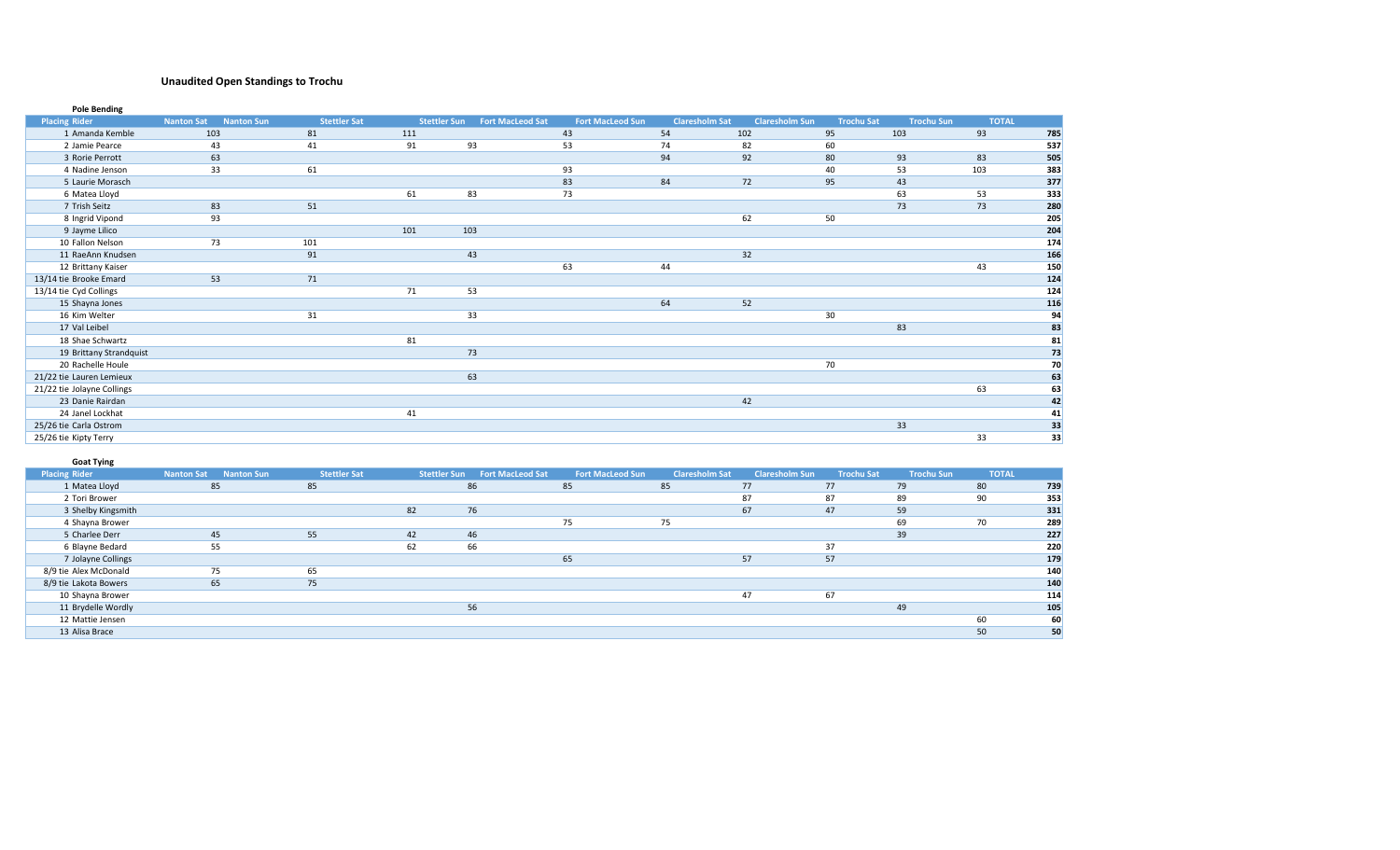### **Team Roping - Header**

| <b>Placing Rider</b> | <b>Nanton Sat</b> | <b>Nanton Sat 2nd Pnts</b> | <b>Nanton Sun</b> | <b>Stettler Sat</b> | <b>Stettler Sun</b> | <b>Stettler Sun 2nd Pnts</b> |    |     |    | Fort MacLeod Sat Fort MacLeod Sat 2nt Fort MacLeod Sun Fort MacLeod Sun 21 Claresholm Sat 1st Claresholn Clarehom Clareholm Trochu Sat Trochu Sat Trochu Sun TOTAL |     |    |     |     |    |     |     |
|----------------------|-------------------|----------------------------|-------------------|---------------------|---------------------|------------------------------|----|-----|----|--------------------------------------------------------------------------------------------------------------------------------------------------------------------|-----|----|-----|-----|----|-----|-----|
| 1 Danita Harrish     | 108               |                            | 98                | 98                  |                     | 101                          | 41 |     |    |                                                                                                                                                                    | 105 |    | 113 | 73  |    |     | 737 |
| 2 Pam Houze          |                   | 68                         |                   | 108                 |                     |                              |    | 101 |    | 103                                                                                                                                                                | 55  |    | 93  |     |    |     | 528 |
| 3 Kim Welter         |                   |                            |                   | 88                  |                     | 81                           |    |     |    |                                                                                                                                                                    | 115 |    | 83  | 79  |    |     | 446 |
| 4 Rose Perozak       |                   |                            |                   |                     |                     |                              |    |     | 91 | 73                                                                                                                                                                 | 85  | 65 | 103 |     |    |     | 417 |
| 5 Tracey Matthews    |                   |                            |                   |                     | 66                  | 31                           |    |     | 71 | 53                                                                                                                                                                 | 75  |    |     | 99  |    |     | 395 |
| 6 Jamie Pearce       |                   |                            |                   | 48                  |                     | 71                           | 61 |     |    | 43                                                                                                                                                                 |     |    | 53  |     |    |     | 276 |
| 7 Jacky Lockhart     |                   |                            |                   |                     |                     |                              |    |     | 71 | 41                                                                                                                                                                 | 45  |    |     | 109 |    |     | 266 |
| 8 Matea Lloyd        |                   |                            |                   |                     | 96                  |                              |    |     |    |                                                                                                                                                                    |     |    | 63  | 59  |    |     | 218 |
| 9 Emma Webb          |                   |                            |                   |                     |                     | 91                           |    |     |    |                                                                                                                                                                    |     |    |     |     |    | 102 | 193 |
| 10 Kathie McLean     |                   |                            |                   | 58                  |                     |                              |    |     |    | 33                                                                                                                                                                 | 95  |    |     |     |    |     | 186 |
| 11 Taryn Boles       |                   |                            |                   | 78                  | 106                 |                              |    |     |    |                                                                                                                                                                    |     |    |     |     |    |     | 184 |
| 12 Kashley Seitz     |                   |                            |                   | 68                  |                     |                              |    |     |    |                                                                                                                                                                    |     |    |     |     |    | 112 | 180 |
| 13 Dana Cummings     |                   |                            |                   |                     |                     |                              |    |     |    | 93                                                                                                                                                                 | 83  |    |     |     |    |     | 176 |
| 14 Brittany Kaiser   |                   |                            |                   |                     |                     |                              |    |     | 51 | 63                                                                                                                                                                 |     |    |     | 49  |    |     | 163 |
| 15 Alisa Brace       |                   |                            |                   |                     |                     |                              |    |     |    |                                                                                                                                                                    |     |    |     |     |    | 92  | 92  |
| 16 Shayna Jones      |                   |                            |                   |                     |                     |                              |    |     |    |                                                                                                                                                                    |     |    |     | 89  |    |     | 89  |
| 17 Jennifer Schuk    |                   | 88                         |                   |                     |                     |                              |    |     |    |                                                                                                                                                                    |     |    |     |     |    |     | 88  |
| 18 Shelly VanLoon    |                   |                            |                   |                     | 86                  |                              |    |     |    |                                                                                                                                                                    |     |    |     |     |    |     | 86  |
| 19 Melissa Burton    |                   |                            |                   |                     |                     |                              |    |     |    |                                                                                                                                                                    |     |    |     |     |    | 82  |     |
| 20 Shawna Burton     |                   | 78                         |                   |                     |                     |                              |    |     |    |                                                                                                                                                                    |     |    |     |     |    |     | 78  |
| 21 Pam Vancuren      |                   |                            |                   |                     |                     |                              |    |     | 31 |                                                                                                                                                                    |     |    | 43  |     |    |     | 74  |
| 22 Cassidy Clark     |                   |                            |                   |                     |                     |                              |    |     |    |                                                                                                                                                                    |     |    |     |     | 69 |     | 69  |
| 23 Lakota Bird       |                   |                            |                   |                     |                     |                              |    |     | 61 |                                                                                                                                                                    |     |    |     |     |    |     | 61  |
| 24 Katie Keates      |                   |                            |                   |                     |                     | 51                           |    |     |    |                                                                                                                                                                    |     |    |     |     |    |     | 51  |

# **Team Roping - Heeler**

| .<br><b>Placing Rider</b> | <b>Nanton Sat</b><br><b>Nanton Sun</b> | <b>Nanton Sun 2nd Pnts</b> | Stettler Sat | <b>Stettler Sat 2nd Pnts</b> | Stettler Sun |     | Stettler Sun 2nd Pnt: Fort MacLeod Sat |     | Fort MacLeod Sat Fort MacLeod Sun Fort MacLeod Sun   Claresholn Claresholn Clarehom Clareholm Trochu Sat Trochu Sur TOTAL |     |    |     |     |     |    |     |     |     |
|---------------------------|----------------------------------------|----------------------------|--------------|------------------------------|--------------|-----|----------------------------------------|-----|---------------------------------------------------------------------------------------------------------------------------|-----|----|-----|-----|-----|----|-----|-----|-----|
| 1 Cassidy Clark           | 98                                     |                            |              |                              |              |     |                                        |     |                                                                                                                           |     |    | 115 | 105 | 113 | 83 | 79  | 112 | 705 |
| 2 Mandy Haven             |                                        |                            | 106          |                              | 66           | 31  |                                        | 81  | 41                                                                                                                        |     | 53 | 45  |     |     |    |     |     | 423 |
| 3 Nadine Jensen           |                                        |                            |              |                              |              |     |                                        | 91  |                                                                                                                           | 83  | 73 |     | 65  | 103 |    |     |     | 415 |
| 4 Brittany Schuk          | 108                                    | 98                         |              |                              |              | 101 | 81                                     |     |                                                                                                                           |     |    |     |     |     |    |     |     | 388 |
| 5 Karen Lloyd             |                                        |                            | 96           |                              |              | 61  |                                        |     |                                                                                                                           |     |    |     |     | 73  |    | 59  |     | 289 |
| 6 Laurie Morasch          |                                        |                            |              |                              |              |     |                                        | 101 |                                                                                                                           |     |    |     |     | 93  |    | 89  |     | 283 |
| 7 Deb Hambling            | 68                                     | 108                        | 58           |                              |              |     |                                        |     |                                                                                                                           |     | 43 |     |     |     |    |     |     | 277 |
| 8 Shelby Kingsmith        |                                        |                            |              |                              |              |     |                                        |     |                                                                                                                           |     |    | 95  | 75  |     |    | 99  |     | 269 |
| 9 Brenda Knight           | 78                                     | 78                         |              |                              |              |     |                                        |     |                                                                                                                           |     |    |     | 85  |     |    |     |     | 241 |
| 10 Rose Lang              |                                        | 48                         |              |                              |              | 71  |                                        |     |                                                                                                                           |     | 33 |     |     | 53  |    |     |     | 205 |
| 11 Sue Wudrich            | 88                                     |                            |              |                              |              |     |                                        |     |                                                                                                                           | 103 |    |     |     |     |    |     |     | 191 |
| 12 Andrea Hunter          |                                        |                            |              |                              |              | 91  |                                        |     |                                                                                                                           |     |    |     |     |     |    |     | 92  | 183 |
| 13 Pam Vancuren           |                                        |                            |              |                              |              |     |                                        | 71  |                                                                                                                           |     |    |     |     |     |    | 109 |     | 180 |
| 14 Courtney Helmig        |                                        |                            | 86           |                              |              |     |                                        |     |                                                                                                                           |     |    |     |     |     |    |     | 82  | 168 |
| 15 Priscilla Keates       |                                        |                            |              |                              |              | 51  | 41                                     |     | 31                                                                                                                        |     |    |     |     | 43  |    |     |     | 166 |
| 16 Katie Keates           |                                        |                            |              |                              |              |     |                                        | 51  |                                                                                                                           |     | 63 |     |     |     |    | 49  |     | 163 |
| 17 Trish Seitz            |                                        | 68                         |              |                              |              |     |                                        |     |                                                                                                                           |     |    |     |     |     |    | 69  |     | 137 |
| 18 Erika Webb             |                                        |                            |              |                              |              |     |                                        |     |                                                                                                                           |     |    |     |     |     |    |     | 102 | 102 |
| 19 Tanis Cross            |                                        |                            |              |                              |              |     |                                        |     |                                                                                                                           | 93  |    |     |     |     |    |     |     | 93  |
| 20 Jennifer Schuk         |                                        | 88                         |              |                              |              |     |                                        |     |                                                                                                                           |     |    |     |     |     |    |     |     | 88  |
| 21 Cyd Collings           |                                        |                            |              |                              |              |     |                                        |     |                                                                                                                           |     |    |     |     | 63  |    |     |     | 63  |
| 22 Reata Schlosser        |                                        |                            |              |                              |              |     |                                        | 61  |                                                                                                                           |     |    |     |     |     |    |     |     | 61  |
| 23 Karly McLean           |                                        |                            |              |                              |              |     |                                        |     |                                                                                                                           |     |    | 55  |     |     |    |     |     | 55  |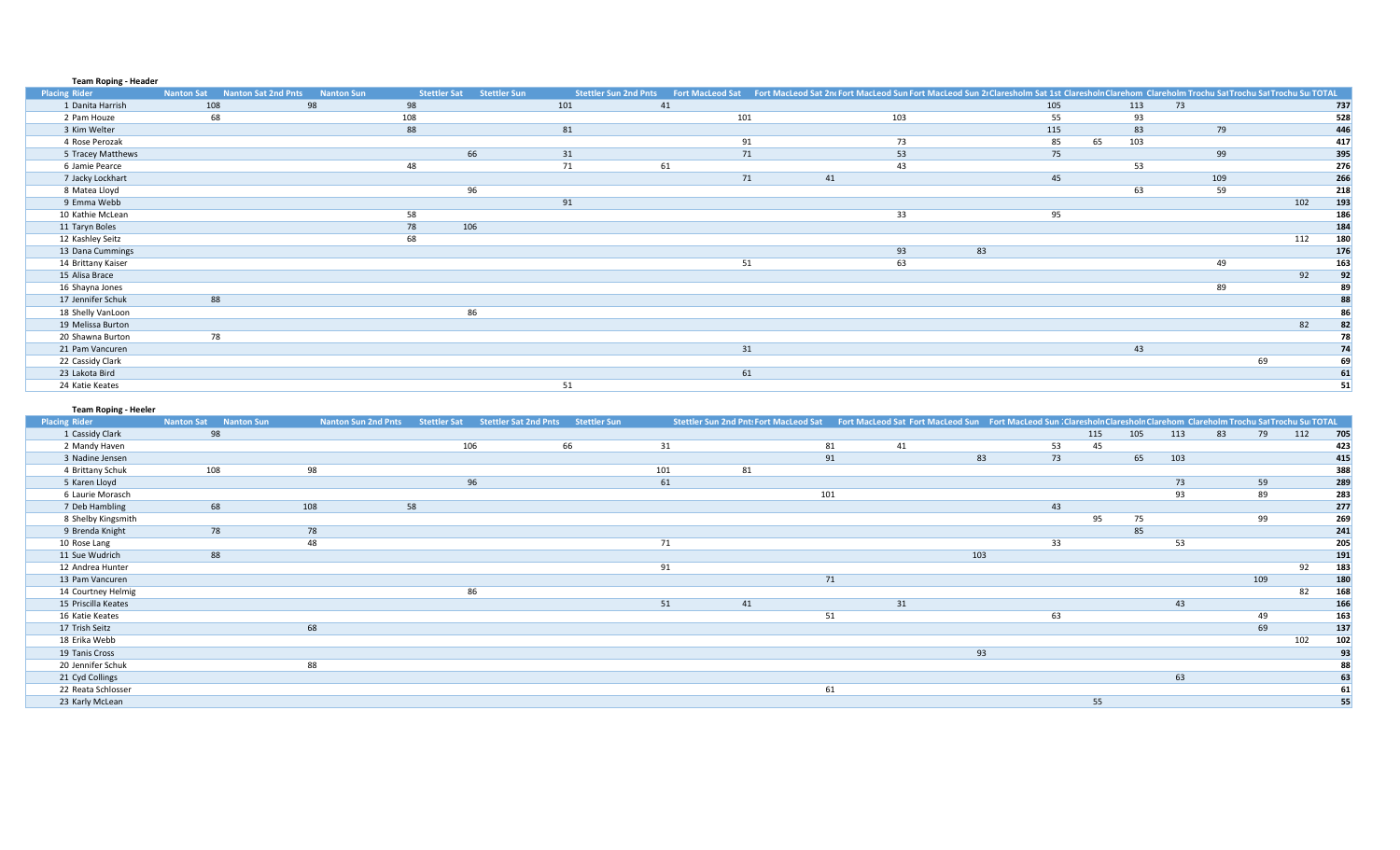# **Cow Riding**

| <b>Placing Rider</b> | <b>Nanton Sun</b><br><b>Nanton Sat</b> | <b>Stettler Sat</b> | Stettler Sun | <b>Fort MacLeod Sat</b> | <b>Fort MacLeod Sun</b> | <b>Stavely Sat</b> | <b>Stavely Sun</b> |    | Claresholm Sat Claresholm Sun | <b>TOTAL</b> |       |
|----------------------|----------------------------------------|---------------------|--------------|-------------------------|-------------------------|--------------------|--------------------|----|-------------------------------|--------------|-------|
| 1 Piper Custead      |                                        |                     |              |                         | 77                      | 86                 | 76                 | 71 | 93                            | 79           | 482   |
| 2 Chloe Smith        | 86                                     | 75                  | 68           | 84                      |                         |                    |                    |    | 83                            |              | 396   |
| 3 Megan Bergveinson  | 76                                     | 85                  | 21.5         | 59                      |                         |                    |                    |    | 73                            |              | 314.5 |
| 4 Blayne Bedard      |                                        |                     |              |                         | 87                      | 66                 | 66                 | 56 |                               |              | 275   |
| 5 Bree Spencer       |                                        |                     |              | 84                      |                         |                    | 86                 | 71 |                               |              | 241   |
| 6 Teaghan Bertamini  |                                        |                     | 93           | 49                      |                         |                    |                    |    |                               | 79           | 221   |
| 7 Sarah Rottier      |                                        |                     | 53           |                         |                         |                    |                    |    |                               | 94           | 147   |
| 8 Sarah Bauer        |                                        |                     |              | 69                      |                         |                    |                    |    |                               | 44           | 113   |
| 9 Katy Praught       |                                        |                     | 68           | 39                      |                         |                    |                    |    |                               |              | 107   |
| 10 Chelsey St Amour  |                                        |                     |              |                         |                         |                    |                    | 86 |                               |              | 86    |
| 11 Hannah Leipert    |                                        |                     |              |                         |                         | 76                 |                    |    |                               |              | 76    |
| 12 Havana Aarsby     |                                        |                     |              |                         |                         |                    |                    |    |                               | 64           | 64    |
| 13 Emma Webb         |                                        |                     |              |                         |                         |                    |                    |    | 63                            |              | 63    |
| 14 Blue Gaehring     |                                        |                     |              |                         |                         |                    |                    |    |                               | 54           | 54    |

| <b>Barrel Racing</b>    |                   |                   |                     |                     |                         |                         |                       |                       |                   |                   |              |                                                                  |
|-------------------------|-------------------|-------------------|---------------------|---------------------|-------------------------|-------------------------|-----------------------|-----------------------|-------------------|-------------------|--------------|------------------------------------------------------------------|
| <b>Placing Rider</b>    | <b>Nanton Sat</b> | <b>Nanton Sun</b> | <b>Stettler Sat</b> | <b>Stettler Sun</b> | <b>Fort MacLeod Sat</b> | <b>Fort MacLeod Sun</b> | <b>Claresholm Sat</b> | <b>Claresholm Sun</b> | <b>Trochu Sat</b> | <b>Trochu Sun</b> | <b>TOTAL</b> |                                                                  |
| 1 Rose Perozak          | 44                |                   | 64                  | 123                 | 98                      | 107                     | 109                   | 123                   | 99                | 110               | 99           | 976                                                              |
| 2 Maria Butterfeild     |                   |                   |                     |                     |                         | 97                      | 99                    | 113                   | 119               | 120               | 119          | 667                                                              |
| 3 Judy Goodine          |                   |                   |                     | 93                  |                         | 87                      |                       | 103                   | 59                | 50                | 69           | 461                                                              |
| 4 Jamie Pearce          | 74                |                   | 84                  | 113                 | 78                      |                         | 39                    |                       |                   |                   |              | 388                                                              |
| 5 Amanda Kemble         |                   |                   |                     | 63                  | 88                      | 47                      | 59                    | 93                    |                   |                   |              | 350                                                              |
| 6 Laurie Morasch        |                   |                   |                     |                     |                         |                         | 79                    | 73                    | 79                | 70                |              | 301                                                              |
| 7 Brooke Emard          |                   |                   |                     |                     |                         |                         | 89                    |                       |                   | 80                | 109          | 278                                                              |
| 8 Bailey Sears          |                   |                   |                     |                     |                         |                         |                       | 83                    |                   | 90                | 79           | 252                                                              |
| 9 Shayna Jones          |                   |                   |                     |                     |                         |                         |                       | 63                    |                   | 100               | 89           | $\begin{array}{r} \n \textbf{252} \\ \textbf{235}\n \end{array}$ |
| 10 Trish Brown          |                   |                   |                     |                     |                         | 57                      | 49                    |                       | 69                | 60                |              |                                                                  |
| 11 Marina Eckert        | 114               |                   | 114                 |                     |                         |                         |                       |                       |                   |                   |              | 228                                                              |
| 12/13 tie Alex McDonald | 94                |                   | 94                  |                     |                         |                         |                       |                       |                   |                   |              | 188                                                              |
| 12/13 tie Trish Seitz   | 84                |                   | 104                 |                     |                         |                         |                       |                       |                   |                   |              | 188                                                              |
| 14 Elaine Watt          |                   |                   |                     |                     |                         |                         |                       | 53                    | 109               |                   |              | 162                                                              |
| 15 Connie Lemoine       | 104               |                   | 54                  |                     |                         |                         |                       |                       |                   |                   |              | 158                                                              |
| 16 Glynnis Turcato      | 64                |                   |                     |                     |                         | 67                      |                       |                       |                   |                   |              | 131                                                              |
| 17 Reata Schlosser      |                   |                   |                     |                     |                         | 37                      | 69                    |                       |                   |                   |              | 106                                                              |
| 18 Brenda Knight        |                   |                   | 44                  |                     |                         |                         |                       |                       |                   |                   | 59           | 103                                                              |
| 19 Janel Lockhat        |                   |                   |                     | 53                  |                         |                         |                       |                       |                   |                   | 49           | 102                                                              |
| 20 Karly McLean         |                   |                   |                     |                     |                         |                         |                       |                       | 89                |                   |              | 89                                                               |
| 21 Lakota Bird          |                   |                   |                     |                     |                         | 77                      |                       |                       |                   |                   |              | 77                                                               |
| 22 RaeAnn Knudsen       |                   |                   | 74                  |                     |                         |                         |                       |                       |                   |                   |              | 74                                                               |
| 23 Taryn Boles          |                   |                   |                     |                     | 68                      |                         |                       |                       |                   |                   |              | 68                                                               |
| 24 Leanne Mackenzie     |                   |                   |                     |                     | 58                      |                         |                       |                       |                   |                   |              | 58                                                               |
| 25 Fallon Nelson        | 54                |                   |                     |                     |                         |                         |                       |                       |                   |                   |              | 54                                                               |
| 26 Pricilla Keates      |                   |                   |                     |                     | 48                      |                         |                       |                       |                   |                   |              | 48                                                               |
| 27 Brittany Strandquist |                   |                   |                     |                     | 38                      |                         |                       |                       |                   |                   |              | 38                                                               |